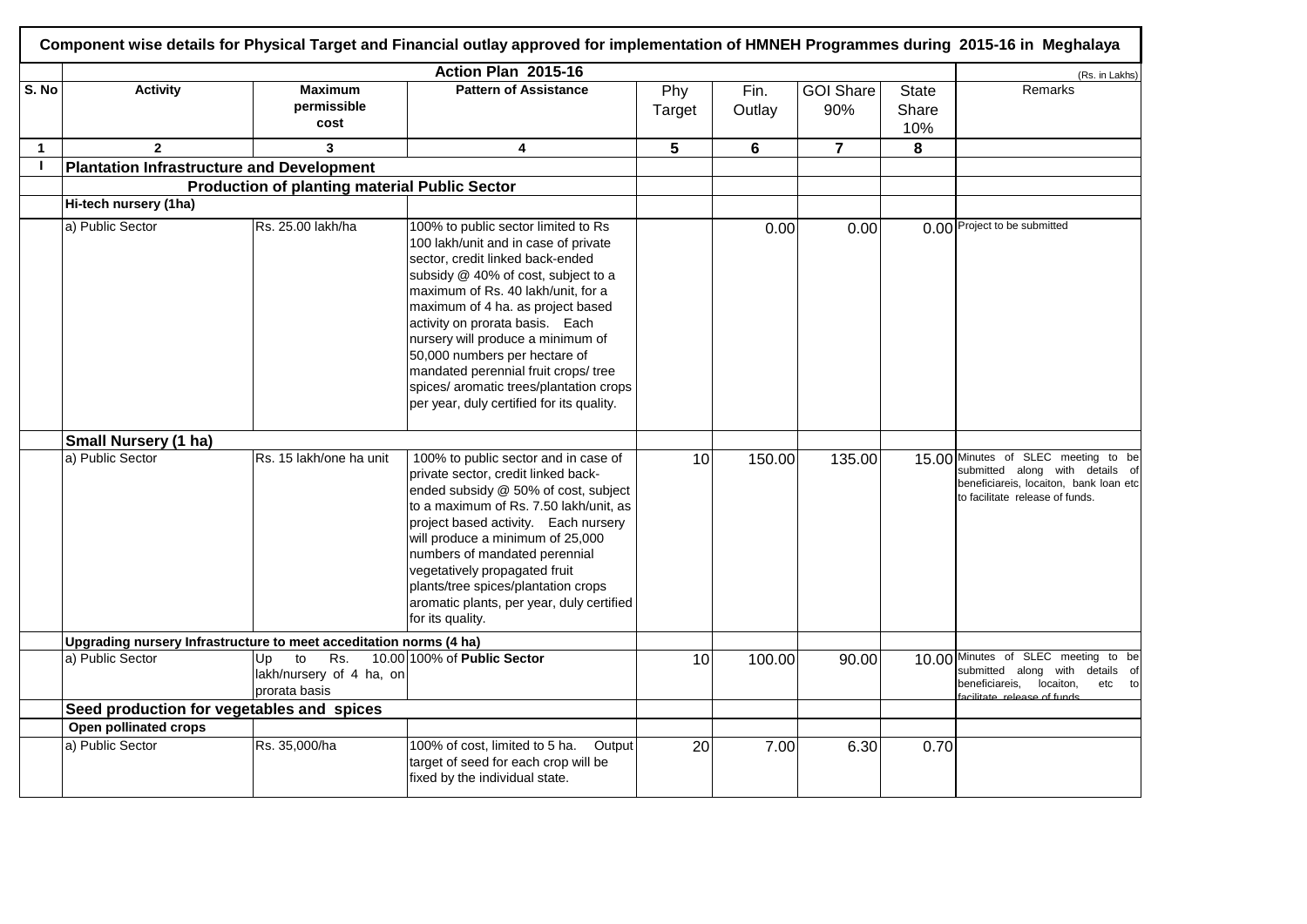|                |                                                                              |                                               | Action Plan 2015-16                                                                                                                                                                                                                                                                             |                 |                |                         |                              | (Rs. in Lakhs) |
|----------------|------------------------------------------------------------------------------|-----------------------------------------------|-------------------------------------------------------------------------------------------------------------------------------------------------------------------------------------------------------------------------------------------------------------------------------------------------|-----------------|----------------|-------------------------|------------------------------|----------------|
| S. No          | <b>Activity</b>                                                              | <b>Maximum</b><br>permissible<br>cost         | <b>Pattern of Assistance</b>                                                                                                                                                                                                                                                                    | Phy<br>Target   | Fin.<br>Outlay | <b>GOI Share</b><br>90% | <b>State</b><br>Share<br>10% | Remarks        |
| $\mathbf{1}$   | $\overline{2}$                                                               | 3                                             | 4                                                                                                                                                                                                                                                                                               | 5               | 6              | $\overline{7}$          | 8                            |                |
|                | b) Private sector                                                            | Rs. 35,000/ha                                 | 35% in general areas and 50% in NE<br>& Himalayan States, Tribal Sub Plans<br>(TSP) areas, Andaman & Nicobar &<br>Lakshadweep Islands, limited to 5 ha.<br>Output target of seed for each crop will<br>be fixed by the individual state.                                                        | $\overline{45}$ | 7.88           | 7.09                    | 0.79                         |                |
|                | Sub-total Planting material                                                  |                                               |                                                                                                                                                                                                                                                                                                 | 85.00           | 264.88         | 238.39                  | 26.49                        |                |
| $\overline{2}$ |                                                                              | Establishment of new gardens / Area Expansion |                                                                                                                                                                                                                                                                                                 |                 |                |                         |                              |                |
|                |                                                                              | maximum area of 4 ha per beneficiary)         | Fruit crops other than cost intensive crops using normal spacing (For a                                                                                                                                                                                                                         |                 |                |                         |                              |                |
|                | <b>Fruits - Perennials</b>                                                   |                                               |                                                                                                                                                                                                                                                                                                 |                 |                |                         |                              |                |
|                | (a) Cost intensive crops                                                     |                                               |                                                                                                                                                                                                                                                                                                 |                 |                |                         |                              |                |
|                | Fruit crops like Grape, Kiwi, Passion fruit etc.                             |                                               |                                                                                                                                                                                                                                                                                                 |                 |                |                         |                              |                |
|                | a) Integrated package with drip Rs. 4.00 lakh/ha.<br>irrigation and trellis. |                                               | Maximum of Rs. 1.60 lakh/- per ha.<br>(40% of cost) for meeting the<br>expenditure on planting material and<br>cost of material for drip irrigation,<br>trellies and INM/IPM, in 3 installments<br>of 60:20:20 subject to survival rate of<br>75% in 2 <sup>nd</sup> year and 90% in 3rd year). | 15              | 18.00          | 16.20                   | 1.80                         |                |
|                | Sub total                                                                    |                                               |                                                                                                                                                                                                                                                                                                 | 15              | 18.00          | 16.20                   | 1.80                         |                |
|                | Maintenance with integrated                                                  |                                               |                                                                                                                                                                                                                                                                                                 |                 |                |                         |                              |                |
|                | 1st Year                                                                     |                                               |                                                                                                                                                                                                                                                                                                 | 20              | 8.00           | 7.20                    | 0.80                         |                |
|                | 2nd Year<br>Sub total maintance with integrated                              |                                               |                                                                                                                                                                                                                                                                                                 |                 | 0.00           | 0.00                    | 0.00                         |                |
|                | Sub total maintance with integrated & without                                |                                               |                                                                                                                                                                                                                                                                                                 | 20              | 8.00           | 7.20                    | 0.80                         |                |
|                | integrated                                                                   |                                               |                                                                                                                                                                                                                                                                                                 | 20              | 8.00           | 7.20                    | 0.80                         |                |
|                | ii) Strawberry                                                               |                                               |                                                                                                                                                                                                                                                                                                 |                 |                |                         |                              |                |
|                | a) Integrated package with drip Rs. 2.80 lakh/ha<br>irrigation & mulching    |                                               | Maximum of Rs. 1.12 lakh/ per ha.<br>(40% of cost) for meeting the<br>expenditure on planting material and<br>cost of material for drip irrigation,<br>mulching and INM/IPM, in one<br>installment.                                                                                             | 40              | 56.00          | 50.40                   | 5.60                         |                |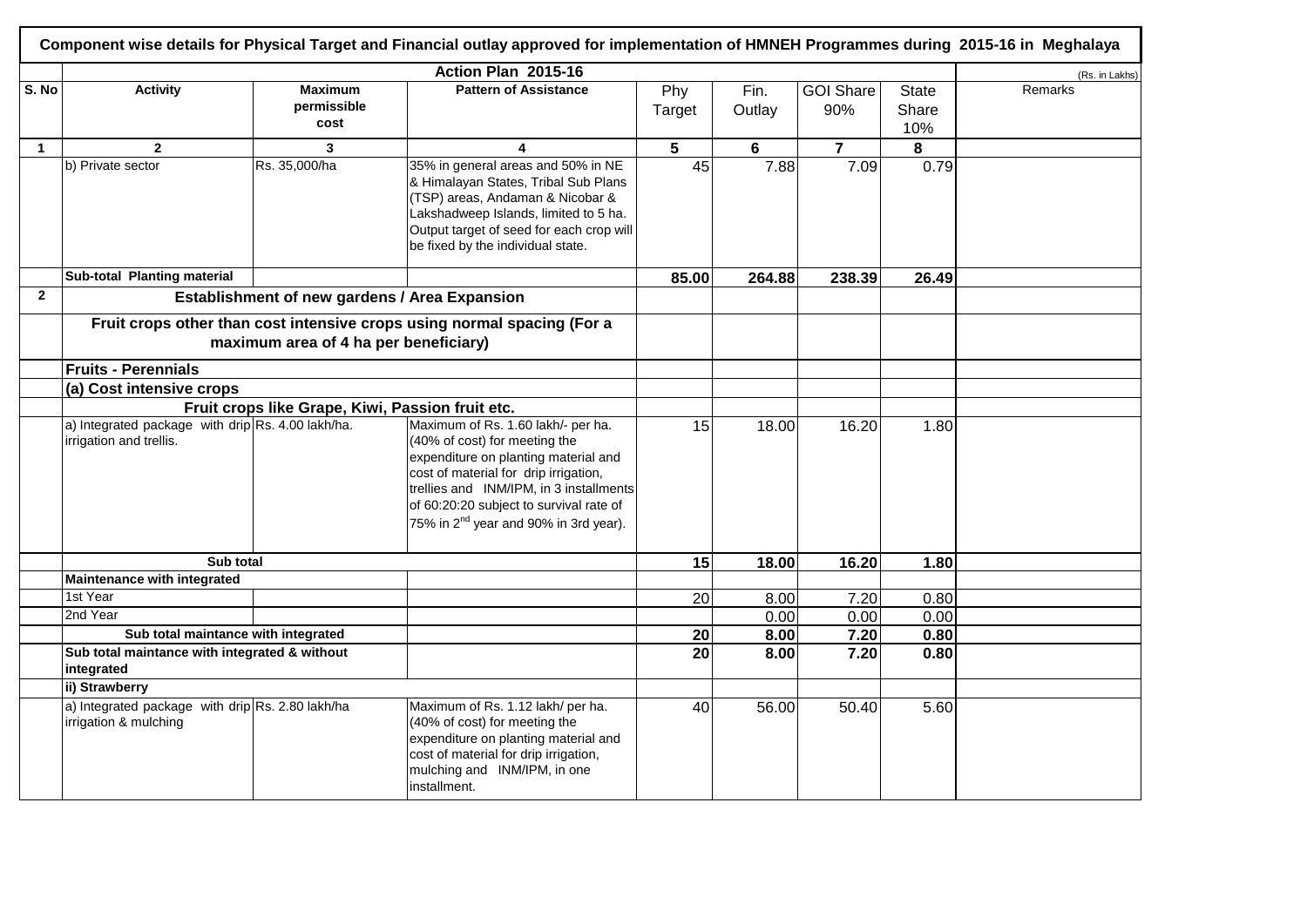|              | Component wise details for Physical Target and Financial outlay approved for implementation of HMNEH Programmes during 2015-16 in Meghalaya |                                       |                                                                                                                                                                                                                                                                                                                           |                 |                |                         |                              |                |  |  |  |
|--------------|---------------------------------------------------------------------------------------------------------------------------------------------|---------------------------------------|---------------------------------------------------------------------------------------------------------------------------------------------------------------------------------------------------------------------------------------------------------------------------------------------------------------------------|-----------------|----------------|-------------------------|------------------------------|----------------|--|--|--|
|              |                                                                                                                                             |                                       | Action Plan 2015-16                                                                                                                                                                                                                                                                                                       |                 |                |                         |                              | (Rs. in Lakhs) |  |  |  |
| S. No        | <b>Activity</b>                                                                                                                             | <b>Maximum</b><br>permissible<br>cost | <b>Pattern of Assistance</b>                                                                                                                                                                                                                                                                                              | Phy<br>Target   | Fin.<br>Outlay | <b>GOI Share</b><br>90% | <b>State</b><br>Share<br>10% | Remarks        |  |  |  |
| $\mathbf{1}$ | $\overline{2}$                                                                                                                              | 3                                     | 4                                                                                                                                                                                                                                                                                                                         | $5\phantom{.0}$ | 6              | $\overline{7}$          | 8                            |                |  |  |  |
|              | b) Without integration                                                                                                                      | Rs. 1.25 lakh/ha                      | Maximum of Rs. 0.50 lakh/ha (40% of<br>cost) for meeting the expenditure on<br>planting material and cost of INM/IPM<br>one installment.<br>For (a) and (b) above, in the case of<br>TSP areas, Andaman & Nicobar and<br>Lakshadweep Islands, assistance will<br>be @ 50% of cost.                                        | 16              | 10.00          | 9.00                    | 1.00                         |                |  |  |  |
|              | Sub total                                                                                                                                   |                                       |                                                                                                                                                                                                                                                                                                                           | 56              | 66.00          | 59.40                   | 6.60                         |                |  |  |  |
|              | iii) Banana (sucker)<br>Integrated package with Rs. 2.00 lakh/ha<br>drip irrigation.                                                        |                                       | Maximum of Rs. 0.80 lakh/ha (40% of<br>the cost) for meeting expenditure on<br>planting material, drip irrigation and<br>cost of material for INM/IPM, in 2<br>installments (75:25).                                                                                                                                      | 70              | 52.50          | 47.25                   | 5.25                         |                |  |  |  |
|              | Sub total                                                                                                                                   |                                       |                                                                                                                                                                                                                                                                                                                           | 70              | 52.50          | 47.25                   | 5.25                         |                |  |  |  |
|              | Maintenance with integrated                                                                                                                 |                                       |                                                                                                                                                                                                                                                                                                                           |                 |                |                         |                              |                |  |  |  |
|              | 1st Year                                                                                                                                    |                                       |                                                                                                                                                                                                                                                                                                                           | 15              | 3.75           | 3.38                    | 0.38                         |                |  |  |  |
|              | 2nd Year                                                                                                                                    |                                       |                                                                                                                                                                                                                                                                                                                           |                 |                |                         |                              |                |  |  |  |
|              | Sub total maintance with integrated                                                                                                         |                                       |                                                                                                                                                                                                                                                                                                                           | 15              | 3.75           | 3.38                    | 0.38                         |                |  |  |  |
|              | <b>Maintenance without Integration</b>                                                                                                      |                                       |                                                                                                                                                                                                                                                                                                                           |                 |                |                         |                              |                |  |  |  |
|              | 1st Year                                                                                                                                    |                                       |                                                                                                                                                                                                                                                                                                                           | 90              | 9.84           | 8.86                    | 0.98                         |                |  |  |  |
|              | 2nd Year                                                                                                                                    |                                       |                                                                                                                                                                                                                                                                                                                           |                 |                |                         |                              |                |  |  |  |
|              | Sub total maintance without Integration                                                                                                     |                                       |                                                                                                                                                                                                                                                                                                                           | 90              | 9.84           | 8.86                    | 0.98                         |                |  |  |  |
|              | Sub total maintance with integrated & without<br>integrated                                                                                 |                                       |                                                                                                                                                                                                                                                                                                                           | 105             | 13.59          | 12.23                   | 1.36                         |                |  |  |  |
|              | iv) Pineapple (sucker)                                                                                                                      |                                       |                                                                                                                                                                                                                                                                                                                           |                 |                |                         |                              |                |  |  |  |
|              | Integrated package with Rs. 3.00 lakh/ha<br>la)<br>drip irrigation.                                                                         |                                       | Maximum of Rs. 1.20 lakh/ha (40% of<br>the cost) for meeting expenditure on<br>planting material, drip irrigation and<br>cost of material for INM/IPM, in 2<br>installments.                                                                                                                                              |                 | 0.00           | 0.00                    | 0.00                         |                |  |  |  |
|              | b) Without integration                                                                                                                      | Rs.87,500/ha                          | Maximum of Rs. 0.35 lakh/ha (40% of<br>cost) for meeting the expenditure on<br>planting material and cost of INM/IPM<br>in 2 installments (75:25).<br>For (a) and (b) above, in the case of<br>TSP areas, Andaman & Nicobar and<br>Lakshadweep Islands, assistance will<br>be @ 50% of cost in 2 installments<br>(75:25). | 100             | 32.81          | 29.53                   | 3.28                         |                |  |  |  |
|              | Sub total                                                                                                                                   |                                       |                                                                                                                                                                                                                                                                                                                           | 100             | 32.81          | 29.53                   | 3.28                         |                |  |  |  |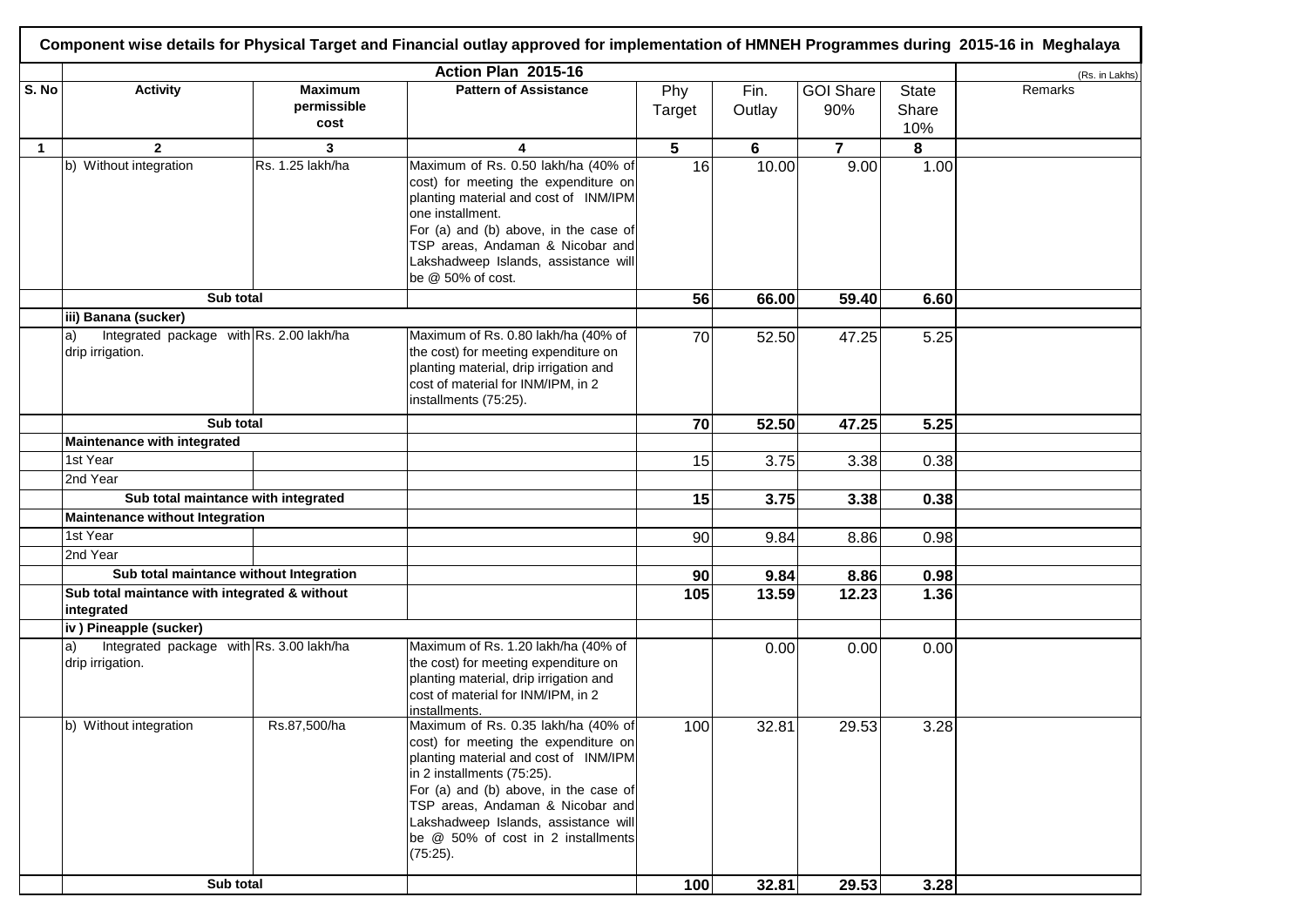|              |                                                             |                                       | Action Plan 2015-16                                                                                                                                                                                                                                                                                                                                                |               |                |                         |                              | (Rs. in Lakhs) |
|--------------|-------------------------------------------------------------|---------------------------------------|--------------------------------------------------------------------------------------------------------------------------------------------------------------------------------------------------------------------------------------------------------------------------------------------------------------------------------------------------------------------|---------------|----------------|-------------------------|------------------------------|----------------|
| S. No        | <b>Activity</b>                                             | <b>Maximum</b><br>permissible<br>cost | <b>Pattern of Assistance</b>                                                                                                                                                                                                                                                                                                                                       | Phy<br>Target | Fin.<br>Outlay | <b>GOI Share</b><br>90% | <b>State</b><br>Share<br>10% | Remarks        |
| $\mathbf{1}$ | $\mathbf{2}$                                                | 3                                     | 4                                                                                                                                                                                                                                                                                                                                                                  | 5             | 6              | $\overline{7}$          | 8                            |                |
|              | Maintenance without Integration                             |                                       |                                                                                                                                                                                                                                                                                                                                                                    |               |                |                         |                              |                |
|              | 1st Year                                                    |                                       |                                                                                                                                                                                                                                                                                                                                                                    | 244           | 26.69          | 24.02                   | 2.67                         |                |
|              | Sub total maintance                                         |                                       |                                                                                                                                                                                                                                                                                                                                                                    | 244           | 26.69          | 24.02                   | 2.67                         |                |
|              | v) Banana (TC)                                              |                                       |                                                                                                                                                                                                                                                                                                                                                                    |               |                |                         |                              |                |
|              | Integrated package with<br>$ a\rangle$<br>drip irrigation.  | Rs. 3.00 lakh/ha                      | Maximum of Rs. 1.20 lakh/ha (40 % of<br>cost) for meeting the expenditure on<br>planting material and cost of material<br>for drip system, INM/IPM etc., in 2<br>installments (75:25).                                                                                                                                                                             | 40            | 45.00          | 40.50                   | 4.50                         |                |
|              | Sub total                                                   |                                       |                                                                                                                                                                                                                                                                                                                                                                    | 40            | 45.00          | 40.50                   | 4.50                         |                |
|              | Maintenance with integrated                                 |                                       |                                                                                                                                                                                                                                                                                                                                                                    |               |                |                         |                              |                |
|              | 1st Year                                                    |                                       |                                                                                                                                                                                                                                                                                                                                                                    | 12            | 4.50           | 4.05                    | 0.45                         |                |
|              | 2nd Year                                                    |                                       |                                                                                                                                                                                                                                                                                                                                                                    |               |                |                         |                              |                |
|              | Sub total maintance with integrated                         |                                       |                                                                                                                                                                                                                                                                                                                                                                    | 12            | 4.50           | 4.05                    | 0.45                         |                |
|              | <b>Maintenance without Integration</b>                      |                                       |                                                                                                                                                                                                                                                                                                                                                                    |               |                |                         |                              |                |
|              | 1st Year                                                    |                                       |                                                                                                                                                                                                                                                                                                                                                                    | 20            | 3.13           | 2.81                    | 0.31                         |                |
|              | 2nd Year                                                    |                                       |                                                                                                                                                                                                                                                                                                                                                                    |               |                |                         |                              |                |
|              | Sub total maintance without Integration                     |                                       |                                                                                                                                                                                                                                                                                                                                                                    | 20            | 3.13           | 2.81                    | 0.31                         |                |
|              | Sub total maintance with integrated & without<br>integrated |                                       |                                                                                                                                                                                                                                                                                                                                                                    | 32            | 7.63           | 6.86                    | 0.76                         |                |
|              | vii) Papaya                                                 |                                       |                                                                                                                                                                                                                                                                                                                                                                    |               |                |                         |                              |                |
|              | a) Integrated package with drip<br>irrigation.              | Rs. 2.00 lakh/ha.                     | Maximum of Rs. 0.80 lakh/ha (40% of<br>the cost) for meeting expenditure on<br>planting material, drip irrigation and<br>cost of material for INM/IPM, in 2<br>installments (75:25).                                                                                                                                                                               |               | 0.00           | 0.00                    | 0.00                         |                |
|              | b) Without integration                                      | Rs. 60,000/ha                         | Maximum of Rs. 0.30 lakh/ha (50 % of<br>cost) for meeting the expenditure on<br>planting material and cost of INM/IPM<br>in 2 installments (75:25).<br>For (a) and (b) above, in the case of<br>NE and Himalayan States, TSP areas,<br>Andaman<br>Nicobar<br>&<br>and<br>Lakshadweep Islands, assistance will<br>be @ 50% of cost in 2 installments<br>$(75:25)$ . |               | 0.00           | 0.00                    | 0.00                         |                |
|              | Sub total                                                   |                                       | 0                                                                                                                                                                                                                                                                                                                                                                  | 0.00          | 0.00           | 0.00                    |                              |                |
|              | Maintenance with integrated                                 |                                       |                                                                                                                                                                                                                                                                                                                                                                    |               |                |                         |                              |                |
|              | 1st Year                                                    |                                       |                                                                                                                                                                                                                                                                                                                                                                    | 20            | 5.00           | 4.50                    | 0.50                         |                |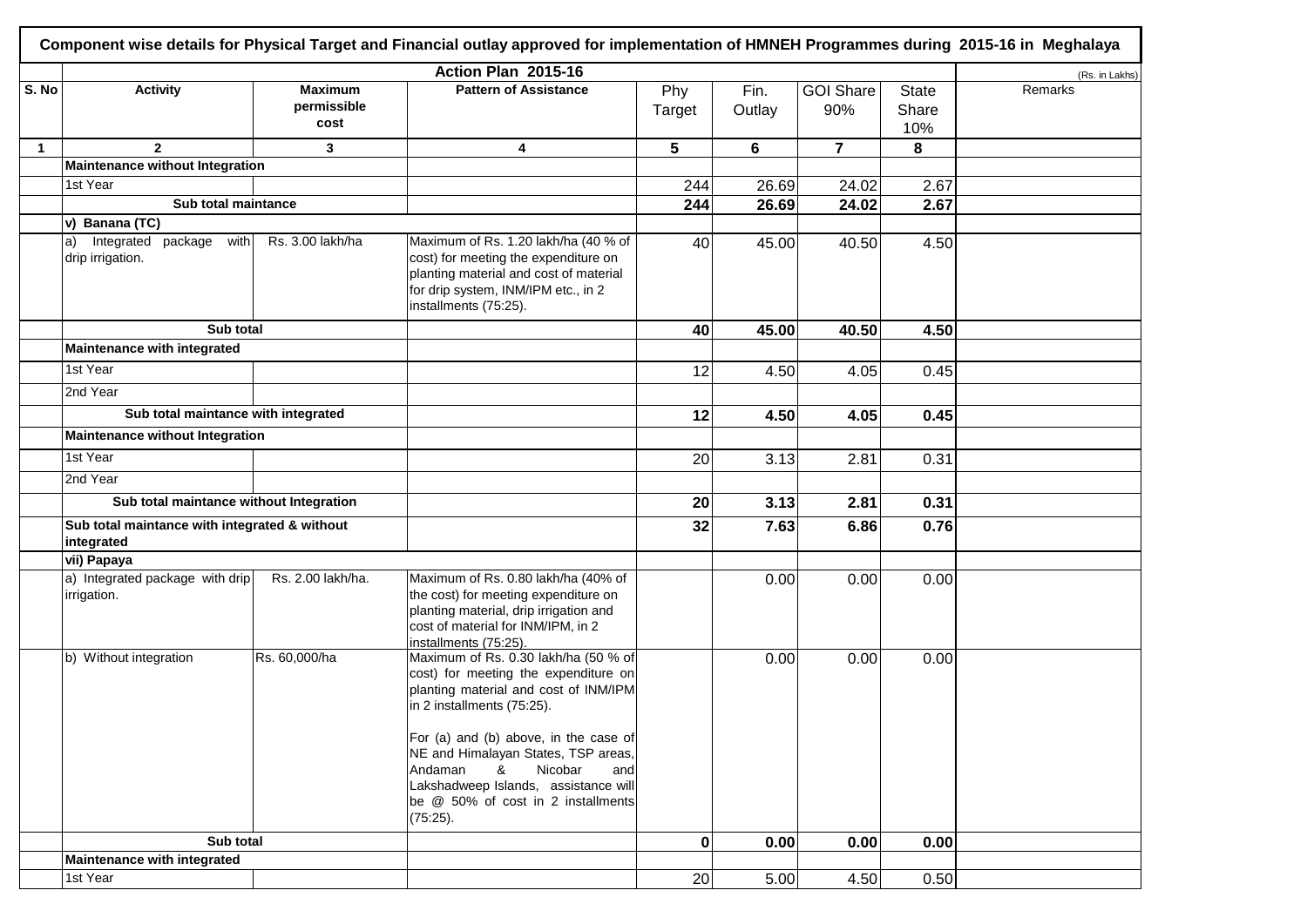|             | Component wise details for Physical Target and Financial outlay approved for implementation of HMNEH Programmes during 2015-16 in Meghalaya |                                       |                                                                                                                                                                                                                                                                                                                                                                                                         |                 |                |                         |                              |                |  |  |  |
|-------------|---------------------------------------------------------------------------------------------------------------------------------------------|---------------------------------------|---------------------------------------------------------------------------------------------------------------------------------------------------------------------------------------------------------------------------------------------------------------------------------------------------------------------------------------------------------------------------------------------------------|-----------------|----------------|-------------------------|------------------------------|----------------|--|--|--|
|             |                                                                                                                                             |                                       | Action Plan 2015-16                                                                                                                                                                                                                                                                                                                                                                                     |                 |                |                         |                              | (Rs. in Lakhs) |  |  |  |
| S. No       | <b>Activity</b>                                                                                                                             | <b>Maximum</b><br>permissible<br>cost | <b>Pattern of Assistance</b>                                                                                                                                                                                                                                                                                                                                                                            | Phy<br>Target   | Fin.<br>Outlay | <b>GOI Share</b><br>90% | <b>State</b><br>Share<br>10% | Remarks        |  |  |  |
| $\mathbf 1$ | $\mathbf{2}$                                                                                                                                | 3                                     | 4                                                                                                                                                                                                                                                                                                                                                                                                       | 5               | 6              | $\overline{7}$          | 8                            |                |  |  |  |
|             | 2nd Year                                                                                                                                    |                                       |                                                                                                                                                                                                                                                                                                                                                                                                         |                 |                |                         |                              |                |  |  |  |
|             | Sub total maintance with integrated                                                                                                         |                                       |                                                                                                                                                                                                                                                                                                                                                                                                         | 20 <sub>l</sub> | 5.00           | 4.50                    | 0.50                         |                |  |  |  |
|             | Maintenance without Integration                                                                                                             |                                       |                                                                                                                                                                                                                                                                                                                                                                                                         |                 |                |                         |                              |                |  |  |  |
|             | 1st Year                                                                                                                                    |                                       |                                                                                                                                                                                                                                                                                                                                                                                                         | 30              | 2.25           | 2.03                    | 0.23                         |                |  |  |  |
|             | 2nd Year                                                                                                                                    |                                       |                                                                                                                                                                                                                                                                                                                                                                                                         |                 |                |                         |                              |                |  |  |  |
|             | Sub total maintance without Integration                                                                                                     |                                       |                                                                                                                                                                                                                                                                                                                                                                                                         | 30 <sub>1</sub> | 2.25           | 2.03                    | 0.23                         |                |  |  |  |
|             | Sub total maintance with integrated & without<br>integrated                                                                                 |                                       |                                                                                                                                                                                                                                                                                                                                                                                                         | 50              | 7.25           | 6.53                    | 0.73                         |                |  |  |  |
|             | ix) High density planting (mango, guava, litchi, pomegranate, apple, citrus etc).                                                           |                                       |                                                                                                                                                                                                                                                                                                                                                                                                         |                 |                |                         |                              |                |  |  |  |
|             | a) Integrated package with drip<br>irrigation                                                                                               | Rs. 1.50 lakh /ha                     | Maximum of Rs. 0.60 lakh per ha.<br>(40% of cost) for meeting the<br>expenditure on planting material, cost<br>of drip system, INM/IPM, canopy<br>management etc., in 3 installments of<br>60:20:20 subject to survival rate of<br>75% in 2nd year and 90% in 3 <sup>rd</sup> year).                                                                                                                    |                 |                |                         |                              |                |  |  |  |
|             | Citrus fruits                                                                                                                               | do                                    | do                                                                                                                                                                                                                                                                                                                                                                                                      | 100             | 45.00          | 40.50                   | 4.50                         |                |  |  |  |
|             | Temperate fruits                                                                                                                            | do                                    | do                                                                                                                                                                                                                                                                                                                                                                                                      | 50              | 22.50          | 20.25                   | 2.25                         |                |  |  |  |
|             | b) Without Integration.                                                                                                                     | Rs. 1.00 lakh/ha.                     | Maximum of Rs. 0.40 lakh/ha (40% of<br>the cost) for meeting the expenditure<br>on planting material and cost of<br>INM/IPM in 3 installments (60:20:20).<br>For (a) and (b) above, in the case of<br>TSP areas, Andaman & Nicobar and<br>Lakshadweep Islands, assistance will<br>be @ 50% of cost in 3 installments of<br>60:20:20 subject to survival rate of<br>75% in 2nd year and 90% in 3rd year) |                 | 0.00           | 0.00                    | 0.00                         |                |  |  |  |
|             | Sub total                                                                                                                                   |                                       |                                                                                                                                                                                                                                                                                                                                                                                                         | 150             | 67.50          | 60.75                   | 6.75                         |                |  |  |  |
|             | Maintenance with integrated                                                                                                                 |                                       |                                                                                                                                                                                                                                                                                                                                                                                                         |                 |                |                         |                              |                |  |  |  |
|             | 1st Year                                                                                                                                    |                                       |                                                                                                                                                                                                                                                                                                                                                                                                         |                 |                |                         |                              |                |  |  |  |
|             | Citrus fruits                                                                                                                               |                                       |                                                                                                                                                                                                                                                                                                                                                                                                         | 41              | 6.15           | 5.54                    | 0.62                         |                |  |  |  |
|             | Temperate fruits<br>2nd Year                                                                                                                |                                       |                                                                                                                                                                                                                                                                                                                                                                                                         | $\overline{7}$  | 1.05           | 0.95                    | 0.11                         |                |  |  |  |
|             |                                                                                                                                             |                                       |                                                                                                                                                                                                                                                                                                                                                                                                         |                 |                |                         |                              |                |  |  |  |
|             | Sub total maintance with integrated                                                                                                         |                                       |                                                                                                                                                                                                                                                                                                                                                                                                         | 48              | 7.20           | 6.48                    | 0.72                         |                |  |  |  |
|             | <b>Maintenance without Integration</b>                                                                                                      |                                       |                                                                                                                                                                                                                                                                                                                                                                                                         |                 |                |                         |                              |                |  |  |  |
|             | 1st Year                                                                                                                                    |                                       |                                                                                                                                                                                                                                                                                                                                                                                                         |                 |                |                         |                              |                |  |  |  |
|             | Citrus fruits                                                                                                                               |                                       |                                                                                                                                                                                                                                                                                                                                                                                                         | 100             | 10.00          | 9.00                    | 1.00                         |                |  |  |  |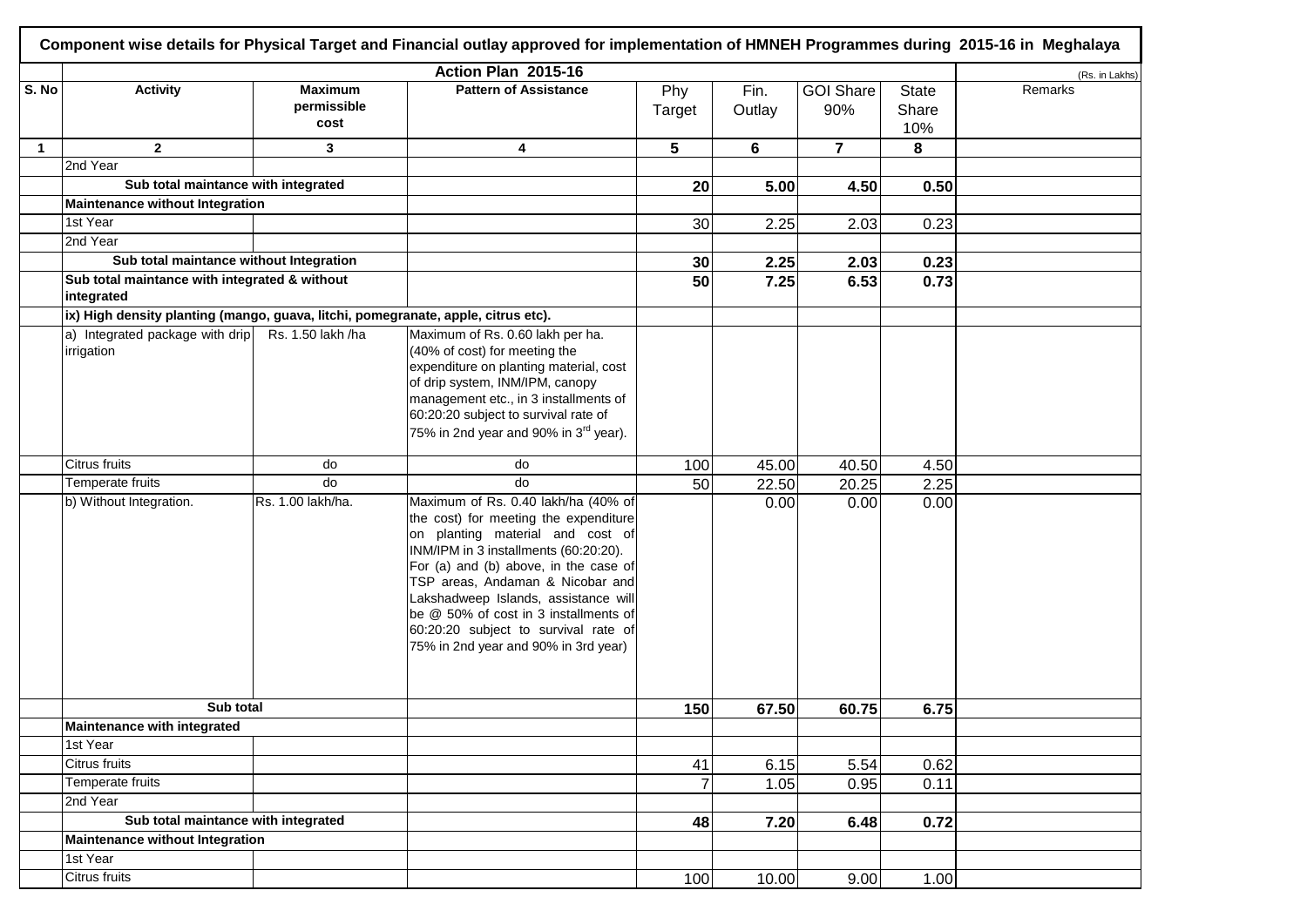|              | Component wise details for Physical Target and Financial outlay approved for implementation of HMNEH Programmes during 2015-16 in Meghalaya |                                       |                                                                                                                                                                                                                                                                                                                                                   |                 |                |                         |                              |                |  |  |  |
|--------------|---------------------------------------------------------------------------------------------------------------------------------------------|---------------------------------------|---------------------------------------------------------------------------------------------------------------------------------------------------------------------------------------------------------------------------------------------------------------------------------------------------------------------------------------------------|-----------------|----------------|-------------------------|------------------------------|----------------|--|--|--|
|              |                                                                                                                                             |                                       | Action Plan 2015-16                                                                                                                                                                                                                                                                                                                               |                 |                |                         |                              | (Rs. in Lakhs) |  |  |  |
| S. No        | <b>Activity</b>                                                                                                                             | <b>Maximum</b><br>permissible<br>cost | <b>Pattern of Assistance</b>                                                                                                                                                                                                                                                                                                                      | Phy<br>Target   | Fin.<br>Outlay | <b>GOI Share</b><br>90% | <b>State</b><br>Share<br>10% | Remarks        |  |  |  |
| $\mathbf{1}$ | $\overline{2}$                                                                                                                              | 3                                     | 4                                                                                                                                                                                                                                                                                                                                                 | 5               | 6              | $\overline{7}$          | 8                            |                |  |  |  |
|              | Temperate fruits                                                                                                                            |                                       |                                                                                                                                                                                                                                                                                                                                                   | 64              | 6.40           | 5.76                    | 0.64                         |                |  |  |  |
|              | 2nd Year                                                                                                                                    |                                       |                                                                                                                                                                                                                                                                                                                                                   |                 |                |                         |                              |                |  |  |  |
|              | Sweet Orange                                                                                                                                |                                       |                                                                                                                                                                                                                                                                                                                                                   | 415             | 49.80          | 44.82                   | 4.98                         |                |  |  |  |
|              | Plum                                                                                                                                        |                                       |                                                                                                                                                                                                                                                                                                                                                   | 70              | 8.40           | 7.56                    | 0.84                         |                |  |  |  |
|              | Peach                                                                                                                                       |                                       |                                                                                                                                                                                                                                                                                                                                                   | 18              | 2.16           | 1.94                    | 0.22                         |                |  |  |  |
|              | Pear                                                                                                                                        |                                       |                                                                                                                                                                                                                                                                                                                                                   | $\overline{25}$ | 3.00           | 2.70                    | 0.30                         |                |  |  |  |
|              | Sub total maintance without Integration                                                                                                     |                                       |                                                                                                                                                                                                                                                                                                                                                   | 692             | 79.76          | 71.78                   | 7.98                         |                |  |  |  |
|              | Sub total maintance with integrated & without<br>integrated                                                                                 |                                       |                                                                                                                                                                                                                                                                                                                                                   | 740.00          | 86.96          | 78.26                   | 8.70                         |                |  |  |  |
|              | (b) Fruit crops other than cost intensive crops using normal spacing                                                                        |                                       |                                                                                                                                                                                                                                                                                                                                                   |                 |                |                         |                              |                |  |  |  |
|              | a) Integrated package with drip Rs. 1.00 lakh/ha<br>irrigation                                                                              |                                       | Maximum of Rs. 0.40 lakh/ ha. (40% of<br>cost) for meeting the expenditure on<br>planting material, cost of drip system,<br>INM/IPM, canopy management etc in 3<br>installments of 60:20:20 subject to<br>survival rate of 75% in 2nd year & 90%<br>in 3rd year for perennial crops and for<br>non perennial crops in 2 installments<br>of 75:25. |                 | 0.00           | 0.00                    | 0.00                         |                |  |  |  |
|              | b) Without Integration                                                                                                                      | Rs. 60,000/ha                         | Maximum of Rs. 0.30 lakh/ha (50 % of<br>cost) for meeting the expenditure on<br>planting material and cost of INM/IPM<br>in 3 installments of 60:20:20.                                                                                                                                                                                           |                 | 0.00           | 0.00                    | 0.00                         |                |  |  |  |
|              | Sub total                                                                                                                                   |                                       |                                                                                                                                                                                                                                                                                                                                                   | $\bf{0}$        | 0.00           | 0.00                    | 0.00                         |                |  |  |  |
|              | Maintenance with integrated                                                                                                                 |                                       |                                                                                                                                                                                                                                                                                                                                                   |                 |                |                         |                              |                |  |  |  |
|              | 1st Year                                                                                                                                    |                                       |                                                                                                                                                                                                                                                                                                                                                   |                 |                |                         |                              |                |  |  |  |
|              | Litchi                                                                                                                                      |                                       |                                                                                                                                                                                                                                                                                                                                                   | 20              | 2.00           | 1.80                    | 0.20                         |                |  |  |  |
|              | Guava                                                                                                                                       |                                       |                                                                                                                                                                                                                                                                                                                                                   | 10              | 1.00           | 0.90                    | 0.10                         |                |  |  |  |
|              | 2nd Year                                                                                                                                    |                                       |                                                                                                                                                                                                                                                                                                                                                   |                 |                |                         |                              |                |  |  |  |
|              | Sub total maintance with integrated                                                                                                         |                                       |                                                                                                                                                                                                                                                                                                                                                   | 30              | 3.00           | 2.70                    | 0.30                         |                |  |  |  |
|              | Maintenance without Integration                                                                                                             |                                       |                                                                                                                                                                                                                                                                                                                                                   |                 |                |                         |                              |                |  |  |  |
|              | 1st Year                                                                                                                                    |                                       |                                                                                                                                                                                                                                                                                                                                                   |                 |                |                         |                              |                |  |  |  |
|              | Litchi                                                                                                                                      |                                       |                                                                                                                                                                                                                                                                                                                                                   | 42              | 2.52           | 2.27                    | 0.25                         |                |  |  |  |
|              | Guava                                                                                                                                       |                                       |                                                                                                                                                                                                                                                                                                                                                   | 41              | 2.46           | 2.21                    | 0.25                         |                |  |  |  |
|              | 2nd Year                                                                                                                                    |                                       |                                                                                                                                                                                                                                                                                                                                                   |                 |                |                         |                              |                |  |  |  |
|              | Litchi                                                                                                                                      |                                       |                                                                                                                                                                                                                                                                                                                                                   | 55              | 6.60           | 5.94                    | 0.66                         |                |  |  |  |
|              | Cashew nut                                                                                                                                  |                                       |                                                                                                                                                                                                                                                                                                                                                   | $\overline{70}$ | 8.40           | 7.56                    | 0.84                         |                |  |  |  |
|              | Sub total maintance without Integration                                                                                                     |                                       |                                                                                                                                                                                                                                                                                                                                                   | 208.00          | 19.98          | 17.98                   | 2.00                         |                |  |  |  |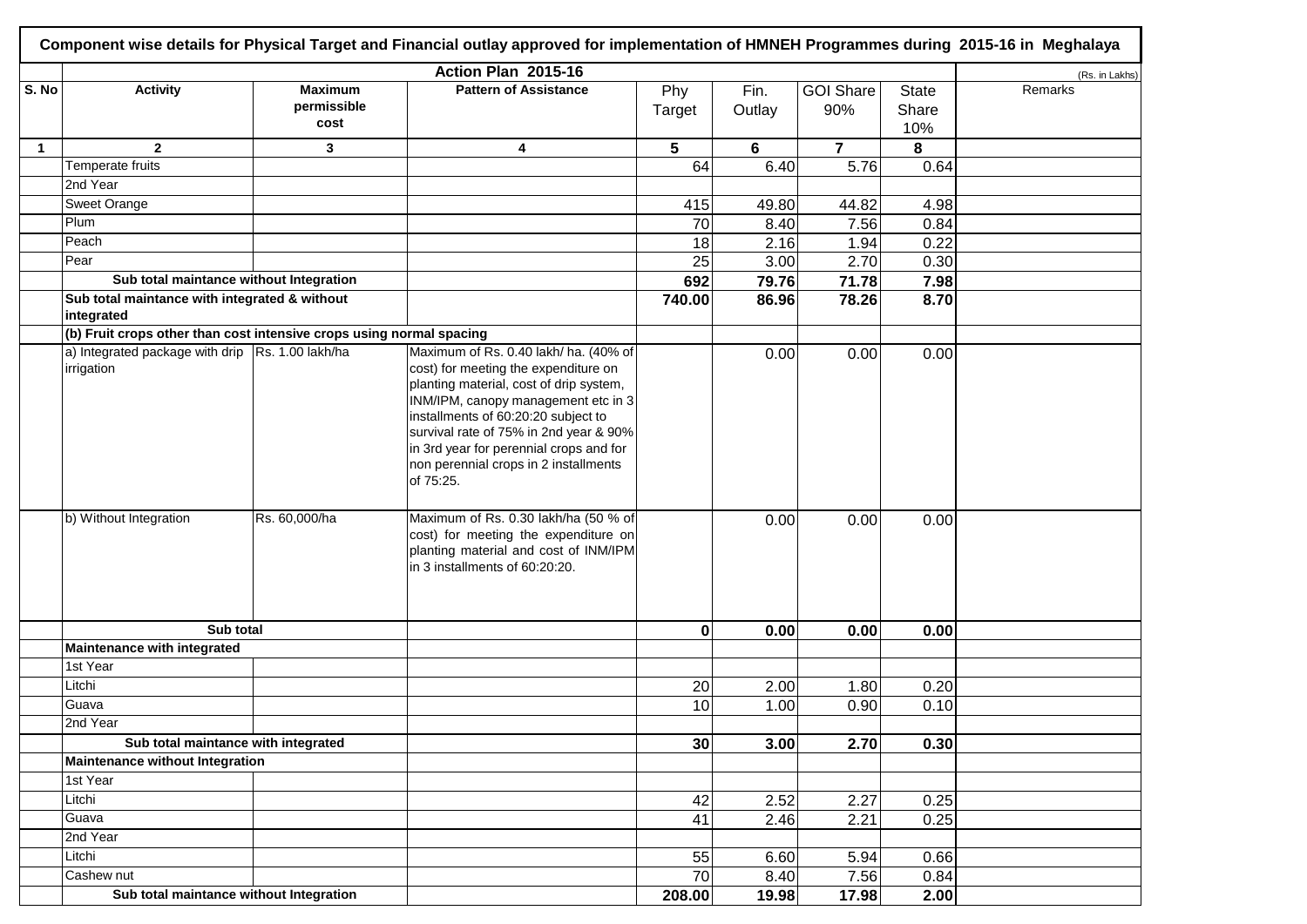|                         |                                                              |                                                      | Action Plan 2015-16                                                                                                                                                                                               |               |                |                         |                              | (Rs. in Lakhs) |
|-------------------------|--------------------------------------------------------------|------------------------------------------------------|-------------------------------------------------------------------------------------------------------------------------------------------------------------------------------------------------------------------|---------------|----------------|-------------------------|------------------------------|----------------|
| S. No                   | <b>Activity</b>                                              | <b>Maximum</b><br>permissible<br>cost                | <b>Pattern of Assistance</b>                                                                                                                                                                                      | Phy<br>Target | Fin.<br>Outlay | <b>GOI Share</b><br>90% | <b>State</b><br>Share<br>10% | Remarks        |
| $\mathbf{1}$            | $\overline{2}$                                               | 3                                                    | 4                                                                                                                                                                                                                 | 5             | 6              | $\overline{7}$          | 8                            |                |
|                         | Sub total maintance with integrated & without<br>integrated  |                                                      |                                                                                                                                                                                                                   | 238.00        | 22.98          | 20.68                   | 2.30                         |                |
|                         |                                                              | Vegetable (For maximum area of 2 ha per beneficiary) |                                                                                                                                                                                                                   |               |                |                         |                              |                |
|                         | Hybrid                                                       | Rs.50,000/ha                                         | 40% of cost in general areas                                                                                                                                                                                      | 600           | 150.00         | 135.00                  | 15.00                        |                |
|                         | Sub-total                                                    |                                                      |                                                                                                                                                                                                                   | 600           | 150.00         | 135.00                  | 15.00                        |                |
| 3                       | Flowers (For a maximum of 2 ha per beneficiary)              |                                                      |                                                                                                                                                                                                                   |               |                |                         |                              |                |
|                         | <b>Cut flowers</b>                                           |                                                      |                                                                                                                                                                                                                   |               |                |                         |                              |                |
|                         | <b>Small &amp; Marginal Farmers</b>                          | Rs. 1.00 lakh/ha                                     | 40% of cost                                                                                                                                                                                                       | 20.0          | 10.00          | 9.00                    | 1.00                         |                |
|                         | Other farmers                                                | do                                                   | 25% of the cost                                                                                                                                                                                                   |               | 0.00           | 0.00                    | 0.00                         |                |
|                         | <b>Bulbulous flowers</b>                                     |                                                      |                                                                                                                                                                                                                   |               |                |                         |                              |                |
|                         | <b>Small &amp; Marginal Farmers</b>                          | Rs. 1.50 lakh/ha                                     | 40 % of the cost                                                                                                                                                                                                  | 20.0          | 15.00          | 13.50                   | 1.50                         |                |
|                         | Other farmers                                                | do                                                   | 25% of cost                                                                                                                                                                                                       |               | 0.00           | 0.00                    | 0.00                         |                |
|                         | <b>Loose Flowers</b>                                         |                                                      |                                                                                                                                                                                                                   |               |                |                         |                              |                |
|                         | <b>Small &amp; Marginal Farmers</b>                          | Rs. 40,000/ha                                        | 40% of cost                                                                                                                                                                                                       | 20.0          | 4.00           | 3.60                    | 0.40                         |                |
|                         | Other farmers                                                | do                                                   | 25% of cost                                                                                                                                                                                                       |               | 0.00           | 0.00                    | 0.00                         |                |
|                         | <b>Sub-total flowers</b>                                     |                                                      |                                                                                                                                                                                                                   | 60.0          | 29.00          | 26.10                   | 2.90                         |                |
| $\overline{\mathbf{4}}$ | Spices (For a maximum area of 4 ha per beneficiary)          |                                                      |                                                                                                                                                                                                                   |               |                |                         |                              |                |
|                         |                                                              |                                                      |                                                                                                                                                                                                                   |               |                |                         |                              |                |
|                         | Seed spice and Rhizomatic<br>spices                          | Rs.30,000/ha                                         | Maximum of Rs. 12,000/- per ha. (40%<br>of cost) for meeting the expenditure on<br>planting material and cost of material<br>for INM/IPM etc).                                                                    | 190           | 28.50          | 25.65                   | 2.85                         |                |
|                         | <b>Perennial spices</b><br>(black pepper)                    | Rs. 50,000/ha                                        | Maximum of Rs. 20,000/- per ha<br>(@40% of cost) for meeting the<br>expenditure on planting material and<br>cost of material for INM/IPM etc.<br>For (i) and (ii) above, in the case of<br>TSP areas, Andaman and | 90            | 22.50          | 20.25                   | 2.25                         |                |
|                         |                                                              |                                                      | Lakshadweep Islands, assistance will<br>be @ 50% of cost.                                                                                                                                                         |               |                |                         |                              |                |
|                         | Sub-total spices                                             |                                                      |                                                                                                                                                                                                                   | 280           | 51.00          | 45.90                   | 5.10                         |                |
|                         | Aromatic Plants (For a maximum area of 4 ha per beneficiary) |                                                      |                                                                                                                                                                                                                   |               |                |                         |                              |                |
|                         | (a) Cost intensive aromatic plant Rs. 1,00,000/ha            |                                                      | 40% of cost, subject to a maximum of<br>Rs.40,000/- per ha, for meeting the<br>expenditure on planting material and<br>cost of material for INM/IPM etc.                                                          | 70.0          | 35.00          | 31.50                   | 3.50                         |                |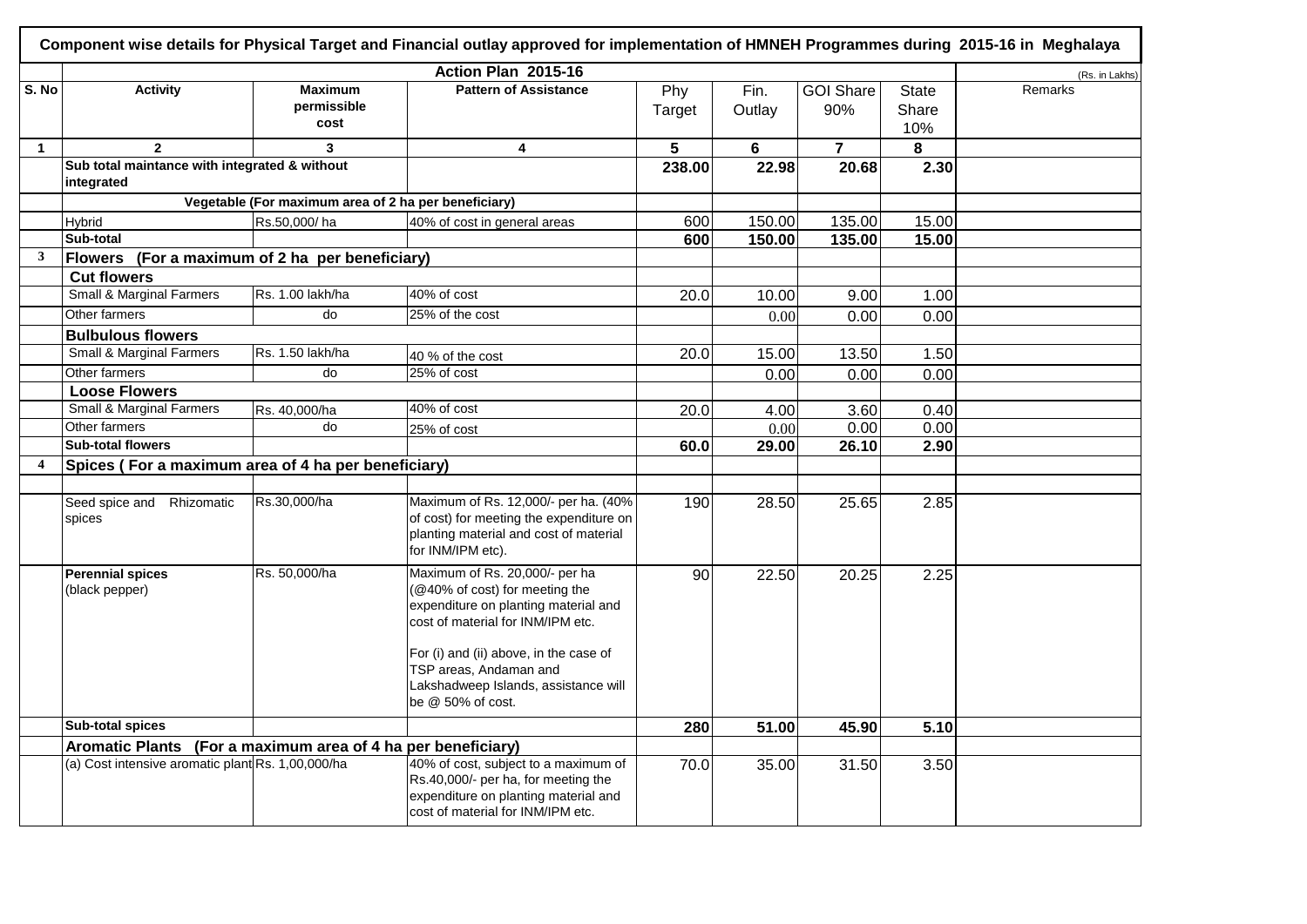|              | Component wise details for Physical Target and Financial outlay approved for implementation of HMNEH Programmes during 2015-16 in Meghalaya |                                       |                                                                                                                                                                                                                                                                                                     |               |                |                         |                              |                                                   |  |  |  |
|--------------|---------------------------------------------------------------------------------------------------------------------------------------------|---------------------------------------|-----------------------------------------------------------------------------------------------------------------------------------------------------------------------------------------------------------------------------------------------------------------------------------------------------|---------------|----------------|-------------------------|------------------------------|---------------------------------------------------|--|--|--|
|              |                                                                                                                                             |                                       | Action Plan 2015-16                                                                                                                                                                                                                                                                                 |               |                |                         |                              | (Rs. in Lakhs)                                    |  |  |  |
| S. No        | <b>Activity</b>                                                                                                                             | <b>Maximum</b><br>permissible<br>cost | <b>Pattern of Assistance</b>                                                                                                                                                                                                                                                                        | Phy<br>Target | Fin.<br>Outlay | <b>GOI Share</b><br>90% | <b>State</b><br>Share<br>10% | Remarks                                           |  |  |  |
| $\mathbf{1}$ | $\overline{2}$                                                                                                                              | 3                                     | 4                                                                                                                                                                                                                                                                                                   | 5             | 6              | $\overline{7}$          | 8                            |                                                   |  |  |  |
|              | (b) Other aromatic plants                                                                                                                   | Rs. 40,000/ha                         | 40% of cost, subject to a maximum of<br>Rs.16,000/- per ha, for meeting the<br>expenditure on planting material and<br>cost of material for INM/IPM etc.<br>For (i) and (ii) above, in the case of<br>TSP areas, Andaman & Nicobar and<br>Lakshadweep Islands, assistance will<br>be @ 50% of cost. |               | 0.00           | 0.00                    | 0.00                         |                                                   |  |  |  |
|              | <b>Sub-total aromatics</b>                                                                                                                  |                                       |                                                                                                                                                                                                                                                                                                     | 70.0          | 35.00          | 31.50                   | 3.50                         |                                                   |  |  |  |
|              | Plantation crops (For a maximum area of 4 ha per beneficiary)                                                                               |                                       |                                                                                                                                                                                                                                                                                                     |               |                |                         |                              |                                                   |  |  |  |
|              | <b>Cashew</b>                                                                                                                               |                                       |                                                                                                                                                                                                                                                                                                     |               |                |                         |                              |                                                   |  |  |  |
|              | a) Integrated package with Rs. 1.00 lakh/ha<br>drip irrigation                                                                              |                                       | Rs. 0.40 lakh per ha (40% of cost) for<br>meeting the expenditure on planting<br>material and cost of material for drip<br>system, INM/IPM etc) in 3 installments<br>of 60:20:20 subject to survival rate of<br>50% in second year and 90% in third<br>year.                                        | 50            | 15.00          | 13.50                   | 1.50                         |                                                   |  |  |  |
|              | Sub-total                                                                                                                                   |                                       |                                                                                                                                                                                                                                                                                                     | 50            | 15.00          | 13.50                   | 1.50                         |                                                   |  |  |  |
|              | <b>Grand Total Area Expansion</b>                                                                                                           |                                       |                                                                                                                                                                                                                                                                                                     | 1491.00       | 561.81         | 505.63                  | 56.18                        |                                                   |  |  |  |
|              | <b>Grand Total Area Expansion maintenance</b>                                                                                               |                                       |                                                                                                                                                                                                                                                                                                     | 1429.00       | 173.10         | 155.79                  | 17.31                        |                                                   |  |  |  |
| 5            | Rejuvenation/replacement of<br>senile plantation including<br>Canopy management. Mango                                                      | Rs. 40,000/ha                         | 50% of the total cost subject to a<br>maximum of Rs. 20,000/ha limited to<br>two ha per beneficiary.                                                                                                                                                                                                | 500.00        | 100.00         | 90.00                   | 10.00                        | To be implemented as per guidelines<br>circulated |  |  |  |
|              | Sub-total                                                                                                                                   |                                       |                                                                                                                                                                                                                                                                                                     | 500           | 100.00         | 90.00                   | 10.00                        |                                                   |  |  |  |
|              | <b>Creation of Water resources</b>                                                                                                          |                                       |                                                                                                                                                                                                                                                                                                     |               |                |                         |                              |                                                   |  |  |  |
|              | <b>Community tanks</b>                                                                                                                      |                                       |                                                                                                                                                                                                                                                                                                     |               |                |                         |                              |                                                   |  |  |  |
|              | i) Community tanks/on farm ponds/on farm water reservoirs with use of                                                                       |                                       | plastic/RCC lining - (10 ha. of command area, with pond size of 100m x 100m                                                                                                                                                                                                                         |               |                |                         |                              |                                                   |  |  |  |
|              | Community tanks/on farm ponds/on farm water reservoirs with use of<br>plastic/RCC lining                                                    |                                       |                                                                                                                                                                                                                                                                                                     |               |                |                         |                              |                                                   |  |  |  |
|              | Plain areas                                                                                                                                 | Rs. 20.00 lakh in plain<br>areas      | 100% of cost for 10 ha command                                                                                                                                                                                                                                                                      |               | 0.0            | 0.00                    | 0.00                         |                                                   |  |  |  |
|              | Hilly areas.                                                                                                                                | areas.                                | Rs. 25 lakh/ unit for Hilly 100% of cost for 10 ha command                                                                                                                                                                                                                                          | 7             | 175.00         | 157.50                  | 17.50                        |                                                   |  |  |  |
|              | ii) Water harvesting system for individuals- for storage of water in<br>20mx20mx3m                                                          |                                       |                                                                                                                                                                                                                                                                                                     |               |                |                         |                              |                                                   |  |  |  |
|              | Plain areas                                                                                                                                 | areas and                             | Rs. 1.50 lakh/unit in plain 50% of cost. Maintenance to be<br>ensured by the beneficiary.                                                                                                                                                                                                           |               | 0.0            | 0.00                    | 0.00                         |                                                   |  |  |  |
|              | Hilly areas.                                                                                                                                | areas                                 | Rs. 1.80 lakh/unit in hilly 50% of cost. Maintenance to be<br>ensured by the beneficiary.                                                                                                                                                                                                           | 330           | 297.00         | 267.30                  | 29.70                        |                                                   |  |  |  |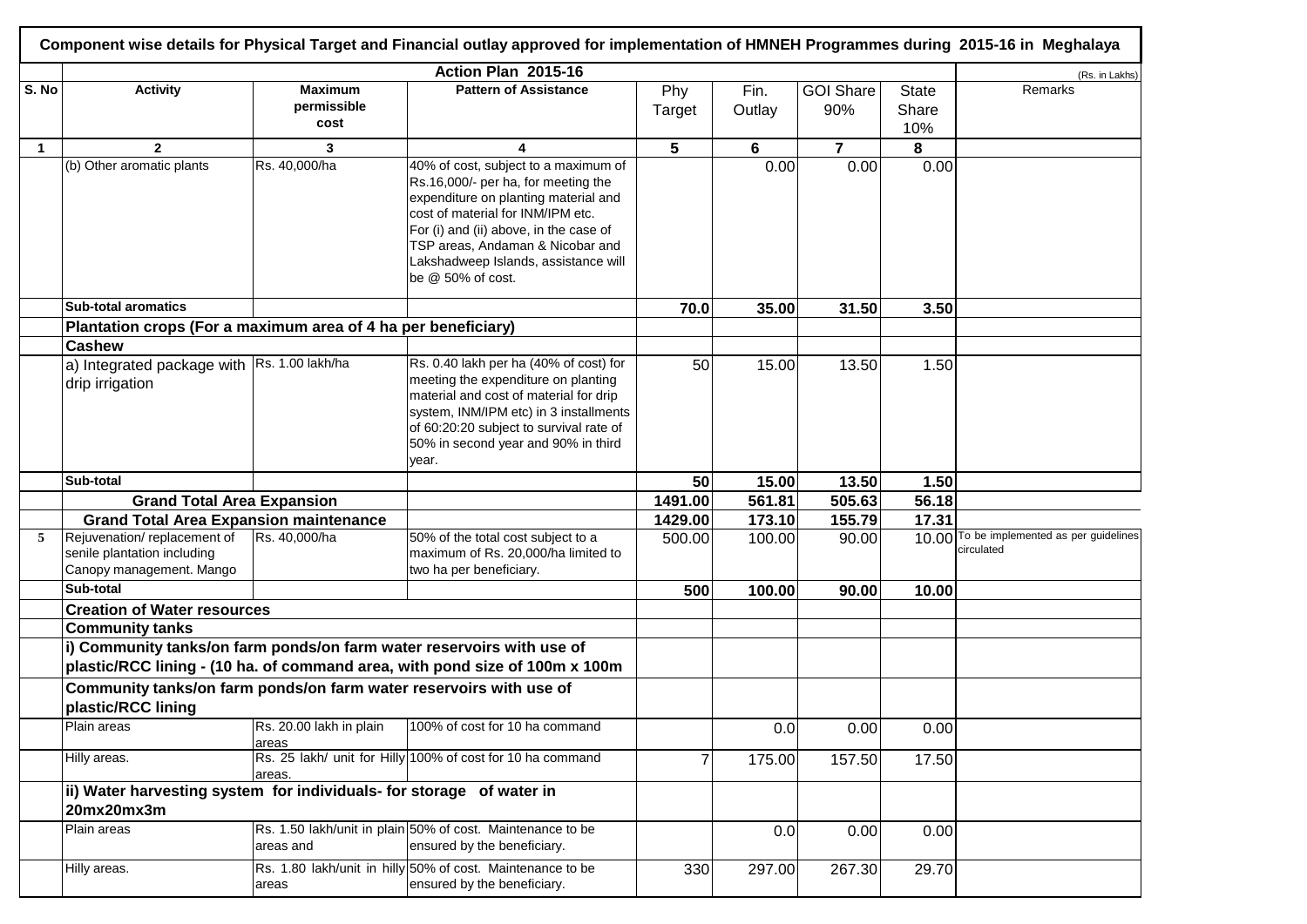| Component wise details for Physical Target and Financial outlay approved for implementation of HMNEH Programmes during 2015-16 in Meghalaya |                                                                                                              |                                       |                                                                                                  |               |                |                         |                              |                                                                                                               |
|---------------------------------------------------------------------------------------------------------------------------------------------|--------------------------------------------------------------------------------------------------------------|---------------------------------------|--------------------------------------------------------------------------------------------------|---------------|----------------|-------------------------|------------------------------|---------------------------------------------------------------------------------------------------------------|
|                                                                                                                                             |                                                                                                              |                                       | Action Plan 2015-16                                                                              |               |                |                         |                              | (Rs. in Lakhs)                                                                                                |
| S. No                                                                                                                                       | <b>Activity</b>                                                                                              | <b>Maximum</b><br>permissible<br>cost | <b>Pattern of Assistance</b>                                                                     | Phy<br>Target | Fin.<br>Outlay | <b>GOI Share</b><br>90% | <b>State</b><br>Share<br>10% | Remarks                                                                                                       |
| $\mathbf{1}$                                                                                                                                | $\mathbf{2}$                                                                                                 | 3                                     | 4                                                                                                | 5             | 6              | $\overline{7}$          | 8                            |                                                                                                               |
|                                                                                                                                             | Sub-total                                                                                                    |                                       |                                                                                                  | 337           | 472.00         | 424.80                  | 47.20                        |                                                                                                               |
| 5                                                                                                                                           |                                                                                                              | <b>Protected cultivation</b>          |                                                                                                  |               |                |                         |                              |                                                                                                               |
|                                                                                                                                             | a) Green House structure                                                                                     |                                       |                                                                                                  |               |                |                         |                              |                                                                                                               |
|                                                                                                                                             | (b) Naturally ventilated system                                                                              |                                       |                                                                                                  |               |                |                         |                              |                                                                                                               |
|                                                                                                                                             | (i) Tubular structur                                                                                         | Rs.1060/Sq.m                          | 50% of the cost limited to 4000 Sq.m<br>per beneficiary.                                         |               | 0.00           | 0.00                    | 0.00                         |                                                                                                               |
|                                                                                                                                             | Hilly areas.                                                                                                 | Rs.1290/Sq.m                          | do                                                                                               | 2.90          | 176.76         | 159.08                  | 17.68                        |                                                                                                               |
|                                                                                                                                             | c) Plastic Mulching                                                                                          |                                       |                                                                                                  |               |                |                         |                              |                                                                                                               |
|                                                                                                                                             | <b>Plastic Mulching</b>                                                                                      | Rs. 32,000/ha                         | 50% of the total cost limited to 2 ha per<br>beneficiary.                                        |               | 0.00           | 0.00                    | 0.00                         |                                                                                                               |
|                                                                                                                                             | <b>Plastic Mulching</b>                                                                                      | Rs. 36,800/ha for hilly<br>areas      | 50% of the total cost limited to 2 ha per<br>beneficiary.                                        | 150.0         | 27.60          | 24.84                   | 2.76                         |                                                                                                               |
|                                                                                                                                             | d) Shade Net House                                                                                           |                                       |                                                                                                  |               |                |                         |                              |                                                                                                               |
|                                                                                                                                             | i) Tubular structure                                                                                         | Rs. 710/Sq.m                          | 50% of cost limited to 4000 Sq.m per<br>beneficiary.                                             |               | 0.00           | 0.00                    | 0.00                         |                                                                                                               |
|                                                                                                                                             | i) Tubular structure                                                                                         | Rs. 816/Sq.m for hilly<br>areas       | 50% of cost limited to 4000 Sq.m per<br>beneficiary.                                             | 3.60          | 146.88         | 132.19                  | 14.69                        |                                                                                                               |
|                                                                                                                                             | Plastic Tunnels                                                                                              | Rs.75/Sq.m for hilly<br>areas.        | 50% of cost limited 1000 sq. m per<br>beneficiary.                                               | 2.20          | 8.25           | 7.43                    | 0.83                         |                                                                                                               |
|                                                                                                                                             | Walk in tunnels                                                                                              | Rs. 600/ Sq.m                         | 50% of the cost limited to 4000 sq.m.<br>(each unit not to exceed 800 Sq. m per<br>beneficiary). |               | 0.00           | 0.00                    | 0.00                         |                                                                                                               |
|                                                                                                                                             | e) Anti Bird/Anti Hail Nets                                                                                  | Rs.35/- per Sq.m                      | 50% of cost limited to 5000 Sq.m per<br>beneficiary.                                             | 3.50          | 6.13           | 5.51                    | 0.61                         |                                                                                                               |
|                                                                                                                                             | f) Cost of planting material &<br>cultivation of high value<br>vegetables grown in poly<br>house             | Rs.140/Sq. m                          | 50% of cost limited to 4000 Sq.m per<br>beneficiary.                                             | 2.50          | 17.50          | 15.75                   | 1.75                         |                                                                                                               |
|                                                                                                                                             | g) Cost of planting material &<br>cultivation of Orchid &<br>Anthurium under poly<br>house/shade net house.  | Rs. 700/Sq.m                          | 50% of cost limited to 4000 Sq. m per<br>beneficiary.                                            | 1.20          | 42.00          | 37.80                   | 4.20                         |                                                                                                               |
|                                                                                                                                             | h) Cost of planting material &<br>cultivation of Carnation &<br>Gerbera under poly<br>house/shade net house. | Rs. 610/Sq.m                          | 50% of cost limited to 4000 Sq. m per<br>beneficiary.                                            | 1.80          | 54.90          | 49.41                   | 5.49                         |                                                                                                               |
|                                                                                                                                             | i) Cost of planting material &<br>cultivation of Rose and lilum<br>under poly house/shade net<br>house       | Rs. 426/Sq.m                          | 50% of cost limited to 4000 Sq. m per<br>beneficiary.                                            |               | 0.00           | 0.00                    | 0.00                         |                                                                                                               |
|                                                                                                                                             | Sub-total protected cultivation                                                                              |                                       |                                                                                                  | 162.20        | 480.01         | 432.01                  | 48.00                        |                                                                                                               |
| 6                                                                                                                                           | Promotion of Integrated Nutrient Management(INM)/ Integrated Pest                                            |                                       |                                                                                                  |               |                |                         |                              |                                                                                                               |
|                                                                                                                                             | Promotion of IPM                                                                                             | Rs. 4000/ha                           | 30% of cost subject to a maximum of<br>Rs 1200/ha limited to 4.00 ha/<br>beneficiary.            | 4000          | 48.00          | 43.20                   |                              | 4.80 To be need based and taken up after<br>identifying problem of pest / disease<br>and nutrient deficiency. |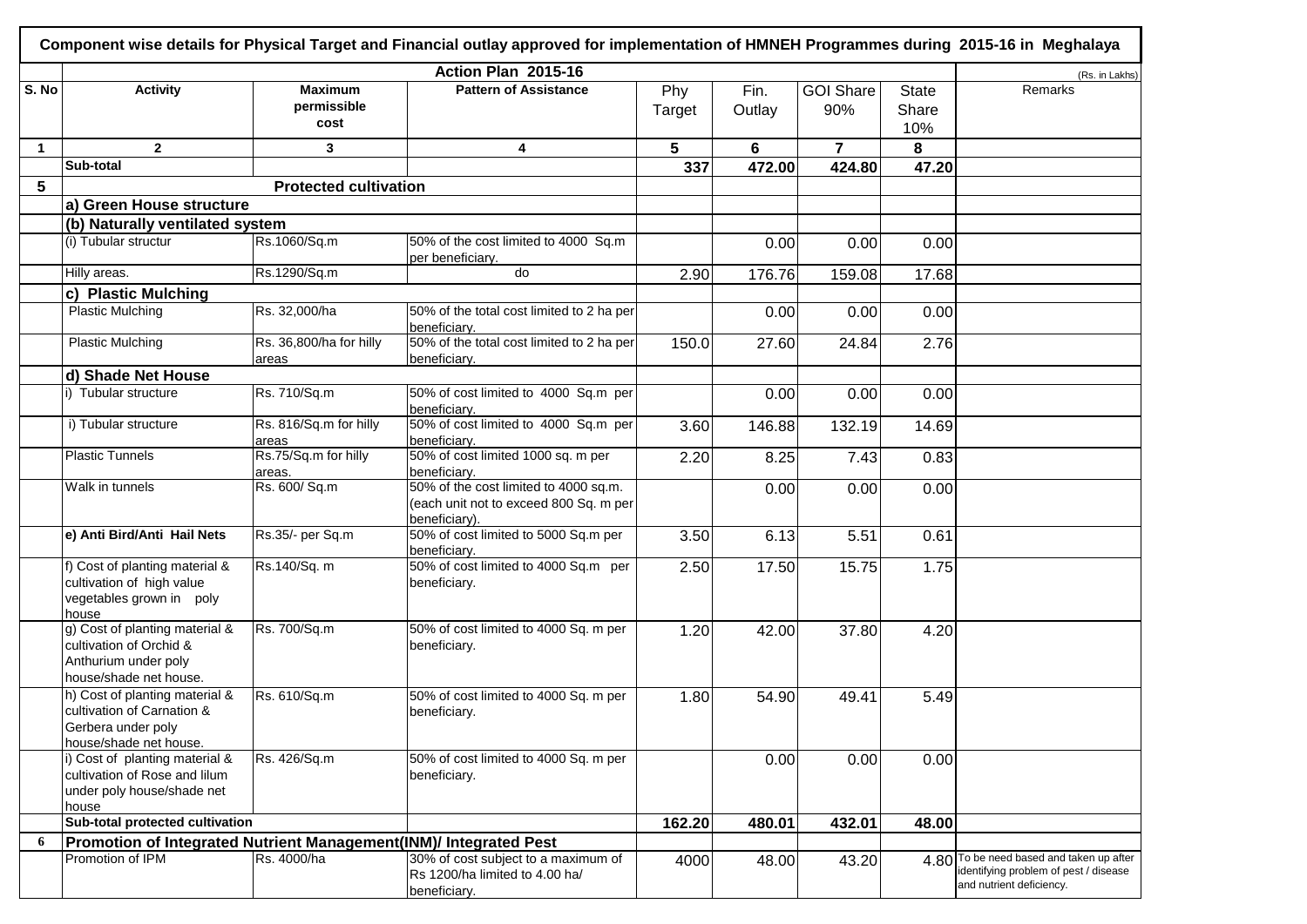|                |                                                                                              |                                                               | Action Plan 2015-16                                                                                                                                                                                                                                                                                |               |                |                         |                              | (Rs. in Lakhs)                                                                             |
|----------------|----------------------------------------------------------------------------------------------|---------------------------------------------------------------|----------------------------------------------------------------------------------------------------------------------------------------------------------------------------------------------------------------------------------------------------------------------------------------------------|---------------|----------------|-------------------------|------------------------------|--------------------------------------------------------------------------------------------|
| S. No          | <b>Activity</b>                                                                              | <b>Maximum</b><br>permissible<br>cost                         | <b>Pattern of Assistance</b>                                                                                                                                                                                                                                                                       | Phy<br>Target | Fin.<br>Outlay | <b>GOI Share</b><br>90% | <b>State</b><br>Share<br>10% | Remarks                                                                                    |
| $\mathbf 1$    | $\mathbf{2}$                                                                                 | 3                                                             | 4                                                                                                                                                                                                                                                                                                  | 5             | 6              | $\overline{7}$          | 8                            |                                                                                            |
|                | Sub-total INM / IPM                                                                          |                                                               |                                                                                                                                                                                                                                                                                                    | 4000          | 48.00          | 43.20                   | 4.80                         |                                                                                            |
| $\overline{7}$ | <b>Adoption Organic Farming</b>                                                              |                                                               |                                                                                                                                                                                                                                                                                                    |               |                |                         |                              |                                                                                            |
|                | (i) Adoption of Organic<br>Farming. 1st Year (ha)                                            | Rs. 20,000/ha                                                 | 50% of cost limited to Rs.10000/ha for<br>a maximum area of 4 ha. per<br>beneficiary, spread over a period of 3<br>years involving an assistance of<br>Rs.4000/- in first year and Rs.3000/-<br>each in second & third year. The<br>programme to be linked with<br>certification.                  | 550           | 22.00          | 19.80                   |                              | 2.20 Project to be submitted                                                               |
|                | (ii) Organic Certification (no)                                                              |                                                               |                                                                                                                                                                                                                                                                                                    |               |                |                         |                              |                                                                                            |
|                | 1st Year (ha)                                                                                | Project based                                                 | Rs. 5 lakh for a cluster of 50 ha which<br>will include Rs.1.50 lakh in first year,<br>Rs. 1.50 lakh in second year and Rs.<br>2.00 lakh in third year.                                                                                                                                            | 11            | 16.50          | 14.85                   |                              | 1.65 Project to be submitted                                                               |
|                | iii) Vermi compost Units /organic input production unit                                      |                                                               |                                                                                                                                                                                                                                                                                                    |               |                |                         |                              |                                                                                            |
|                | i) Vermi compost Units                                                                       | Rs.1,00,000/ unit for<br>permanent structure and<br>Vermibed. | 50% of cost conforming to the size of<br>the unit of 30'x8'x2.5' dimension of<br>Rs. 16,000/unit for HDPE   permanent structure to be<br>administered on pro-rata basis. 50% of<br>cost conforming to the size of 96 cft<br>(12'x4'x2') and IS 15907:2010 to be<br>administered on pro-rata basis. | 110           | 55.00          | 49.50                   |                              | 5.50 Designs para meter of HDPE beds<br>will conformer to BIS standards (IS<br>15907:2010) |
|                | ii) Vermibeds                                                                                | do                                                            | do                                                                                                                                                                                                                                                                                                 |               | 0.00           | 0.00                    | 0.00                         |                                                                                            |
|                | Sub-total                                                                                    |                                                               |                                                                                                                                                                                                                                                                                                    | 550.00        | 93.50          | 84.15                   | 9.35                         |                                                                                            |
| 8              | Pollination support through beekeeping                                                       |                                                               |                                                                                                                                                                                                                                                                                                    |               |                |                         |                              |                                                                                            |
|                | Production of nucleus stock<br>(Public sector)                                               | Rs. 20.00 lakh                                                | 100% of the cost.                                                                                                                                                                                                                                                                                  |               | 0.00           | 0.00                    | 0.00                         |                                                                                            |
|                | Production of bee colonies by Rs. 10.00 lakh<br>bee breeder                                  |                                                               | 40% of cost for producing min. of 2000<br>colonies / year                                                                                                                                                                                                                                          |               | 0.00           | 0.00                    | 0.00                         |                                                                                            |
|                | Honey bee colony                                                                             | Rs.2000/colony of 8<br>frames                                 | 40% of cost limited to 50 colonies /<br>beneficiary.                                                                                                                                                                                                                                               | 2200          | 17.60          | 15.84                   | 1.76                         |                                                                                            |
|                | <b>Hives</b>                                                                                 | Rs 2000/ per hive.                                            | 40% of cost limited to 50 colonies /<br>beneficiary.                                                                                                                                                                                                                                               | 2120          | 16.96          | 15.26                   | 1.70                         |                                                                                            |
|                | Equipment including honey<br>extractor (4 frame), food grade<br>container (30 kg), net, etc. | Rs. 20,000/set                                                | 40% of the cost limited to one set per<br>beneficiary.                                                                                                                                                                                                                                             | 590           | 47.20          | 42.48                   | 4.72                         |                                                                                            |
|                | Sub-total                                                                                    |                                                               |                                                                                                                                                                                                                                                                                                    | 2160          | 81.76          | 73.58                   | 8.18                         |                                                                                            |
| 10             | Human Resource Development (HRD)                                                             |                                                               |                                                                                                                                                                                                                                                                                                    |               |                |                         |                              |                                                                                            |
|                | Within the State                                                                             | <b>Training of farmers</b><br>Rs. 1000/day per farmer         |                                                                                                                                                                                                                                                                                                    |               |                |                         |                              |                                                                                            |
|                |                                                                                              | including transport                                           | 100% of the cost.                                                                                                                                                                                                                                                                                  | 8100          | 81.00          | 72.90                   | 8.10                         |                                                                                            |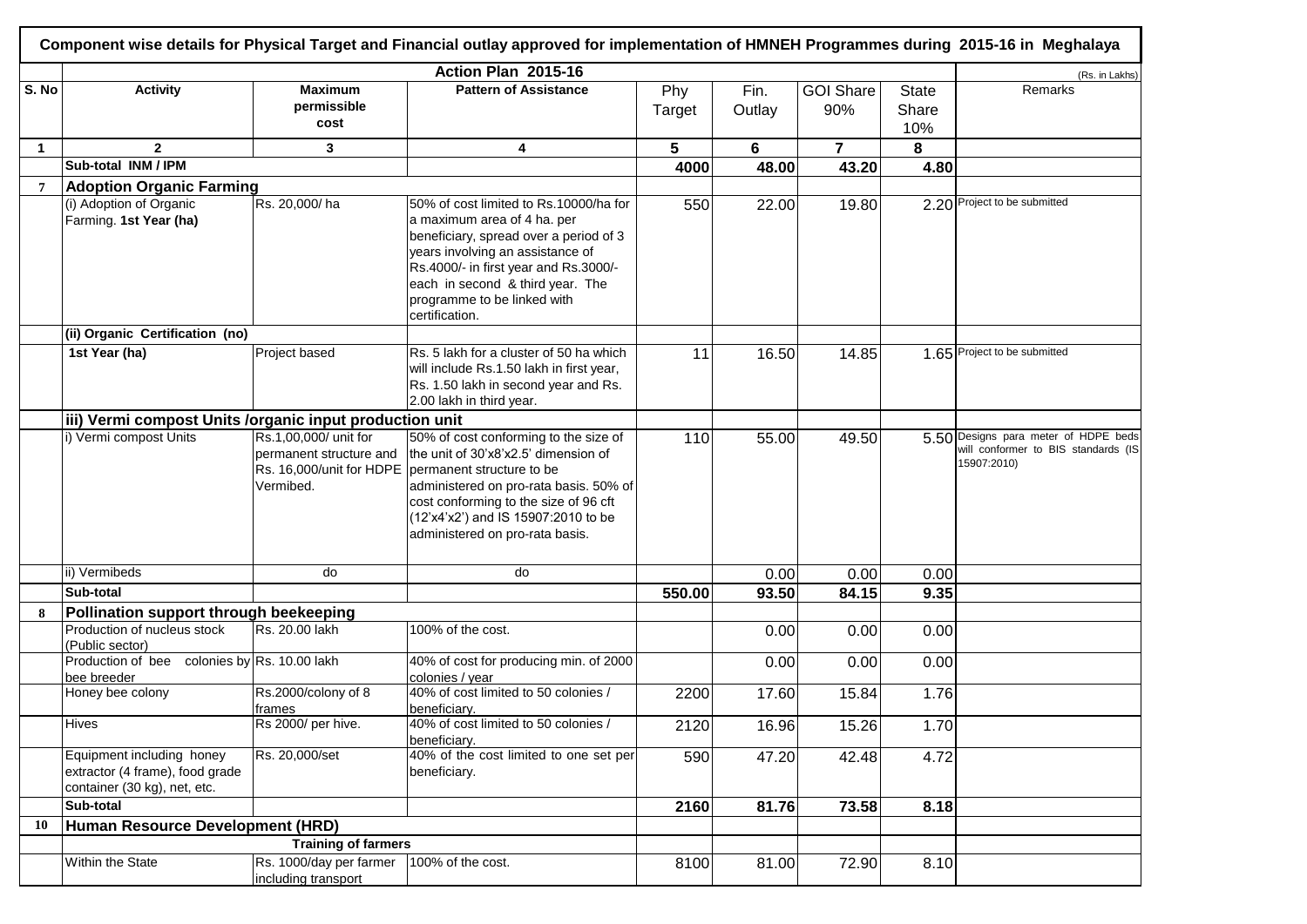| Component wise details for Physical Target and Financial outlay approved for implementation of HMNEH Programmes during 2015-16 in Meghalaya |                                                                                                                                                                                                                                                                                                                                                                                                                                                        |                                                                                                                                                                                                                                   |                                                                                                                                                                                                                                                                                                                                                                                                                                                                                                |                |                                            |                              |                                                                                                                                              |  |  |
|---------------------------------------------------------------------------------------------------------------------------------------------|--------------------------------------------------------------------------------------------------------------------------------------------------------------------------------------------------------------------------------------------------------------------------------------------------------------------------------------------------------------------------------------------------------------------------------------------------------|-----------------------------------------------------------------------------------------------------------------------------------------------------------------------------------------------------------------------------------|------------------------------------------------------------------------------------------------------------------------------------------------------------------------------------------------------------------------------------------------------------------------------------------------------------------------------------------------------------------------------------------------------------------------------------------------------------------------------------------------|----------------|--------------------------------------------|------------------------------|----------------------------------------------------------------------------------------------------------------------------------------------|--|--|
| <b>Activity</b>                                                                                                                             | <b>Maximum</b><br>permissible<br>cost                                                                                                                                                                                                                                                                                                                                                                                                                  | <b>Pattern of Assistance</b>                                                                                                                                                                                                      | Phy<br>Target                                                                                                                                                                                                                                                                                                                                                                                                                                                                                  | Fin.<br>Outlay | <b>GOI Share</b><br>90%                    | <b>State</b><br>Share<br>10% | (Rs. in Lakhs)<br>Remarks                                                                                                                    |  |  |
| $\overline{2}$                                                                                                                              | 3                                                                                                                                                                                                                                                                                                                                                                                                                                                      | $\overline{\mathbf{4}}$                                                                                                                                                                                                           | 5                                                                                                                                                                                                                                                                                                                                                                                                                                                                                              | 6              | $\overline{7}$                             | 8                            |                                                                                                                                              |  |  |
|                                                                                                                                             | Project based as per<br>actual.                                                                                                                                                                                                                                                                                                                                                                                                                        | 100% of the cost.                                                                                                                                                                                                                 |                                                                                                                                                                                                                                                                                                                                                                                                                                                                                                |                | 0.00                                       |                              | 0.00 Project based                                                                                                                           |  |  |
|                                                                                                                                             |                                                                                                                                                                                                                                                                                                                                                                                                                                                        |                                                                                                                                                                                                                                   |                                                                                                                                                                                                                                                                                                                                                                                                                                                                                                |                |                                            |                              |                                                                                                                                              |  |  |
|                                                                                                                                             | actual.                                                                                                                                                                                                                                                                                                                                                                                                                                                |                                                                                                                                                                                                                                   |                                                                                                                                                                                                                                                                                                                                                                                                                                                                                                |                | 0.00                                       |                              | 0.00 Project based                                                                                                                           |  |  |
|                                                                                                                                             |                                                                                                                                                                                                                                                                                                                                                                                                                                                        | cost                                                                                                                                                                                                                              |                                                                                                                                                                                                                                                                                                                                                                                                                                                                                                |                | 0.00                                       |                              | 0.00 Project to be submitted                                                                                                                 |  |  |
|                                                                                                                                             |                                                                                                                                                                                                                                                                                                                                                                                                                                                        |                                                                                                                                                                                                                                   |                                                                                                                                                                                                                                                                                                                                                                                                                                                                                                |                |                                            |                              |                                                                                                                                              |  |  |
|                                                                                                                                             | Rs.300/day per<br>participant plus TA/DA,                                                                                                                                                                                                                                                                                                                                                                                                              | 100% of the cost.                                                                                                                                                                                                                 |                                                                                                                                                                                                                                                                                                                                                                                                                                                                                                | 0.00           | 0.00                                       | 0.00                         |                                                                                                                                              |  |  |
|                                                                                                                                             | Rs.800/day per<br>participant plus TA/DA,<br>as admissible                                                                                                                                                                                                                                                                                                                                                                                             | 100% of the cost.                                                                                                                                                                                                                 | 5499                                                                                                                                                                                                                                                                                                                                                                                                                                                                                           | 43.99          | 39.59                                      |                              |                                                                                                                                              |  |  |
| Outside India                                                                                                                               |                                                                                                                                                                                                                                                                                                                                                                                                                                                        |                                                                                                                                                                                                                                   |                                                                                                                                                                                                                                                                                                                                                                                                                                                                                                |                | 0.00                                       |                              | 0.00 Project to be submitted                                                                                                                 |  |  |
|                                                                                                                                             |                                                                                                                                                                                                                                                                                                                                                                                                                                                        |                                                                                                                                                                                                                                   |                                                                                                                                                                                                                                                                                                                                                                                                                                                                                                |                |                                            |                              |                                                                                                                                              |  |  |
|                                                                                                                                             |                                                                                                                                                                                                                                                                                                                                                                                                                                                        |                                                                                                                                                                                                                                   |                                                                                                                                                                                                                                                                                                                                                                                                                                                                                                |                |                                            |                              |                                                                                                                                              |  |  |
|                                                                                                                                             | Rs. 4.00 lakh/unit with<br>size of 9Mx6M                                                                                                                                                                                                                                                                                                                                                                                                               |                                                                                                                                                                                                                                   | 218                                                                                                                                                                                                                                                                                                                                                                                                                                                                                            |                | 392.40                                     |                              | 43.60 Minutes of SLEC meeting to be<br>submitted along with details of<br>beneficiareis, locaiton,<br>etc to<br>facilitate release of funds. |  |  |
|                                                                                                                                             |                                                                                                                                                                                                                                                                                                                                                                                                                                                        |                                                                                                                                                                                                                                   |                                                                                                                                                                                                                                                                                                                                                                                                                                                                                                |                |                                            |                              | Project to be submitted                                                                                                                      |  |  |
|                                                                                                                                             | Rs. 26.00 lakh for 9 MT<br>(NHM & HMNEH), and<br>prorata basis for lesser<br>capacity, but not below 4                                                                                                                                                                                                                                                                                                                                                 | 35% of the cost of project in general<br>areas and 50% of cost in case of Hilly                                                                                                                                                   |                                                                                                                                                                                                                                                                                                                                                                                                                                                                                                | 0.00           | 0.00                                       |                              | 0.00 Project to be submitted                                                                                                                 |  |  |
|                                                                                                                                             | Rs.2.00 lakh/unit for new<br>unit and Rs.1.00lakh/unit                                                                                                                                                                                                                                                                                                                                                                                                 |                                                                                                                                                                                                                                   |                                                                                                                                                                                                                                                                                                                                                                                                                                                                                                |                |                                            |                              |                                                                                                                                              |  |  |
| New unit                                                                                                                                    | Rs.2.00 lakh/unit for new<br>unit                                                                                                                                                                                                                                                                                                                                                                                                                      |                                                                                                                                                                                                                                   | 6.00                                                                                                                                                                                                                                                                                                                                                                                                                                                                                           | 6.00           | 5.40                                       |                              |                                                                                                                                              |  |  |
|                                                                                                                                             |                                                                                                                                                                                                                                                                                                                                                                                                                                                        | 50% of the total cost.                                                                                                                                                                                                            | 100                                                                                                                                                                                                                                                                                                                                                                                                                                                                                            | 2.00           | 1.80                                       |                              |                                                                                                                                              |  |  |
|                                                                                                                                             |                                                                                                                                                                                                                                                                                                                                                                                                                                                        |                                                                                                                                                                                                                                   | 324.00                                                                                                                                                                                                                                                                                                                                                                                                                                                                                         |                | 399.60                                     |                              |                                                                                                                                              |  |  |
|                                                                                                                                             |                                                                                                                                                                                                                                                                                                                                                                                                                                                        |                                                                                                                                                                                                                                   |                                                                                                                                                                                                                                                                                                                                                                                                                                                                                                |                |                                            |                              |                                                                                                                                              |  |  |
|                                                                                                                                             | expenditure on the basis<br>of appraised needs to<br>State Horticulture Mission<br>(SHM) / implementing                                                                                                                                                                                                                                                                                                                                                | 100% assistance.                                                                                                                                                                                                                  |                                                                                                                                                                                                                                                                                                                                                                                                                                                                                                |                | 120.65                                     | 13.41                        |                                                                                                                                              |  |  |
|                                                                                                                                             | Outside the state<br><b>Outside the State</b><br>Outside India<br>Within the State<br>Study tour to progressive<br>States/ units (group of<br>minimum 5 participants)<br>Sub-total<br><b>Pack house / On farm</b><br>collection & storage unit<br>b) Hilly Area<br>Preservation unit (low cost)<br>(100 kg)<br>Sub-total<br>and implementing agencies for<br>administrative expenses,<br>project, preparation,<br>computerization, contingency<br>etc. | Project based as per<br>as admissible<br>Refer vans/ containers (general areas)<br>MT.<br>for up-gradation<br>Pusa Zero energy cool chamber Rs. 4000 per unit<br>State & Districts Mission Offices 5% of total annual<br>Agencies | Action Plan 2015-16<br>(e) Exposure visit of farmers<br>100% of the cost.<br>Rs. 4.00 lakh / participant Project Based. 100% of air/rail travel<br>Training / study tour of technical staff/ field functionaries<br>Rs. 6.00 lakh / participant 100% of the cost on actual basis.<br><b>INTEGRATED POST HARVEST MANAGEMENT</b><br>50% of the capital cost.<br>Credit linked back-ended subsidy @<br>& Scheduled areas, per beneficiary.<br>50% of the total cost.<br><b>Mission Management</b> | 13599          | 0.00<br>0.00<br>124.99<br>436.00<br>444.00 | 112.49<br>134.06             | 4.40<br>12.50<br>0.60<br>0.20<br>44.40                                                                                                       |  |  |